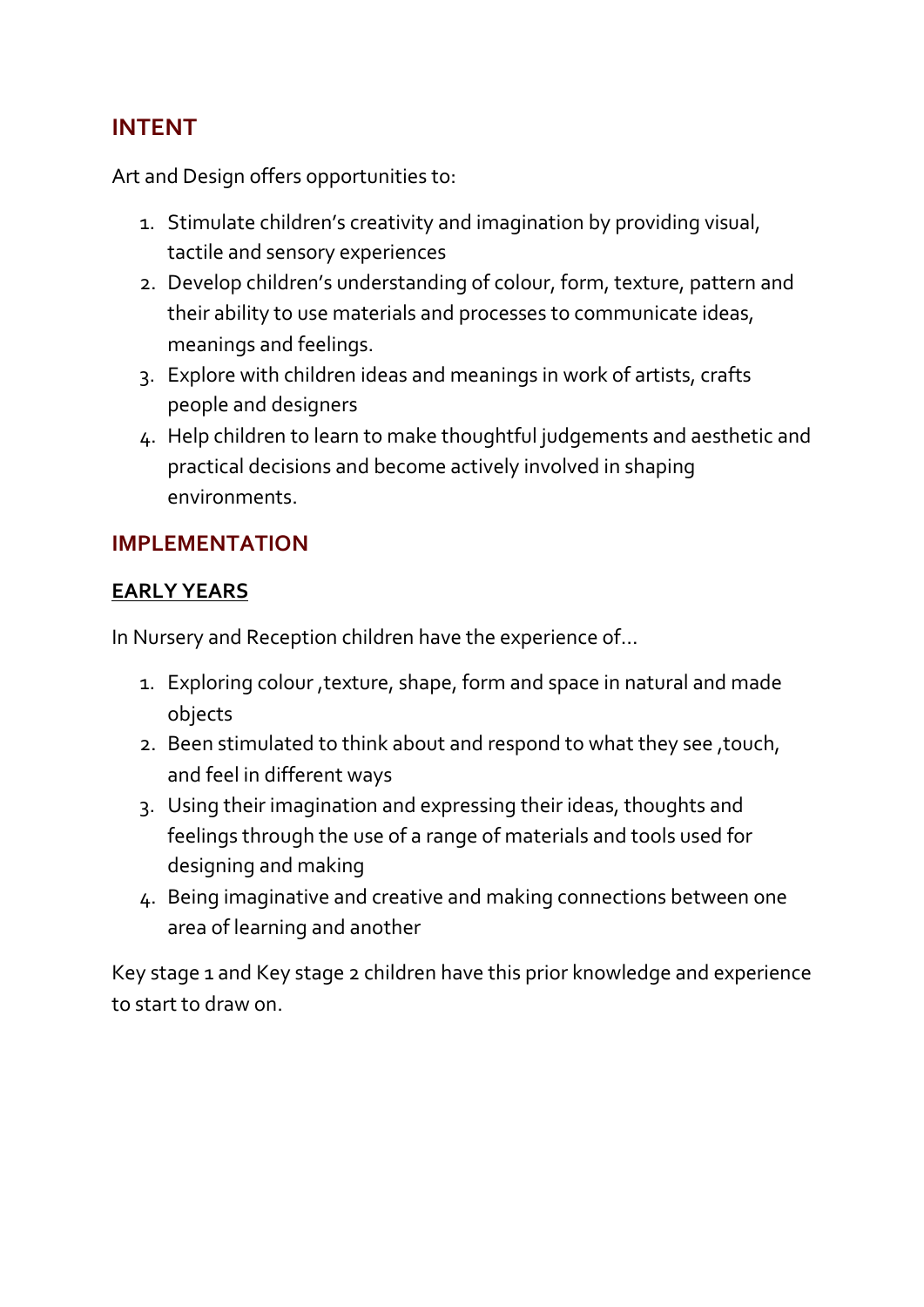# **KEY STAGE 1**

During key stage 1 art and design is about developing children's creativity and imagination through providing art, craft and design activities that relate to children's own identity and experiences, to natural and made objects, to materials with which they are familiar with and the locality in which they live.

## Children will…

- 1. Explore the visual, tactile and sensory qualities of materials and processes and begin to understand and use colour, shape and space, pattern and texture to represent their own ideas and feelings.
- 2. Focus on the work of artists, crafts people and designers by asking and answering questions like, "What is it like?" "What is it made from?", "How is it made?" and "What do I think and feel about it?"

## **KEY STAGE 2**

During Key stage 2, art and design is about developing children's creativity and imagination by building on their knowledge, skills and understanding of materials and processes through providing more complex activities. Children's experiences help them to develop their understanding of diverse roles and functions of art in their locality and in the wider world.

Children will...

- 1. Improve their control of materials, tools and techniques and become more confident in using visual and tactile elements, materials and processes to communicate what they see, feel and think.
- 2. Increase their critical awareness of roles and purposes of art in different times and cultures by commenting on works and asking questions like, "What is this work about?", "Why was it made, what was its purpose?" "What visual and tactile elements are used?" "What materials and processes were used to make it?" "How are these matched to the purpose of the work? "When and where was it made?" and "What do I think about it?"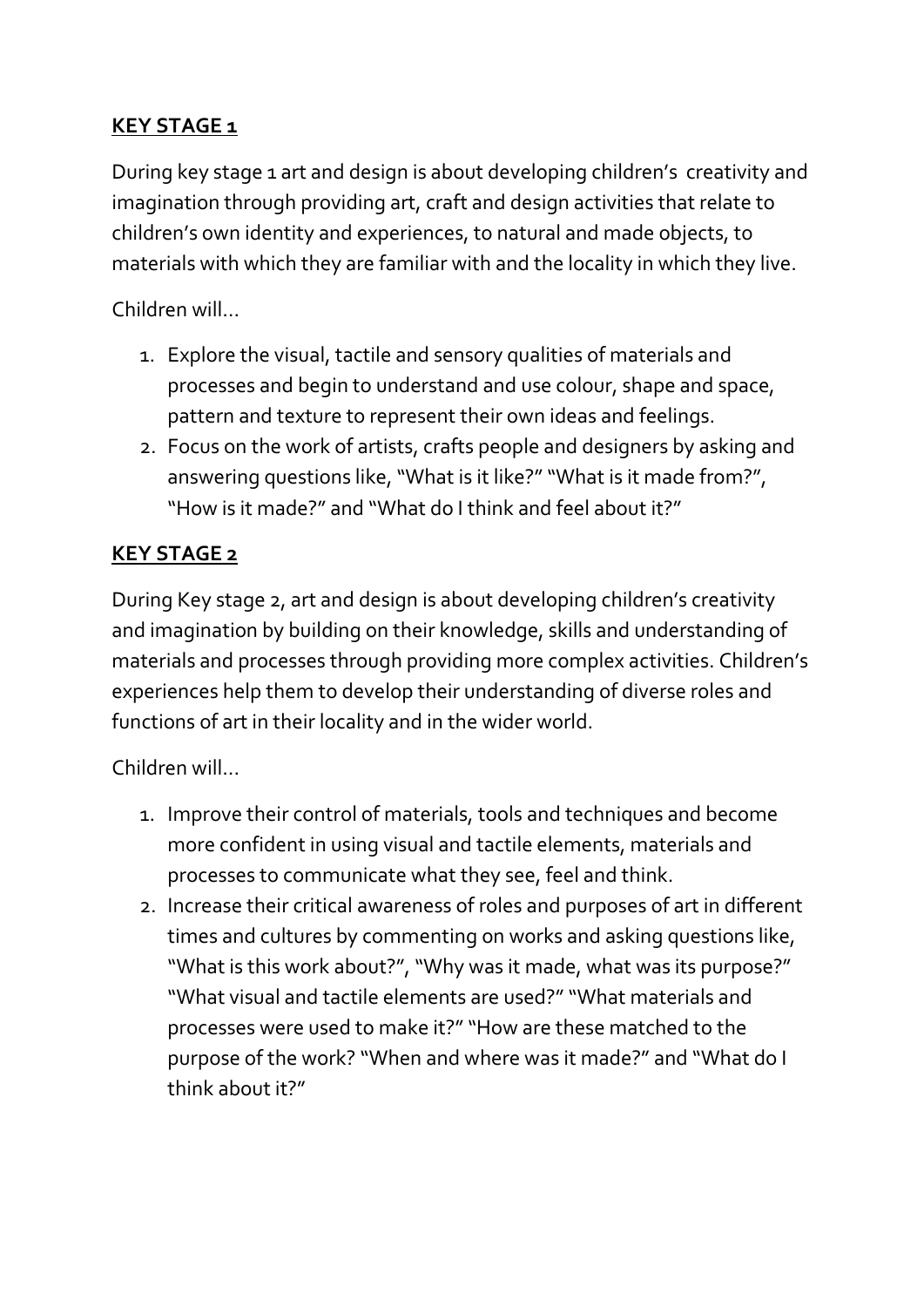## **DRAWING**

Children are encouraged to practise their drawing skills on a regular basis. They develop experience in making working drawings and learning that it is good practice to rework drawings without the need of an eraser, as they observe with increasing accuracy.

### **Children should be encouraged and challenged to draw…**

- From observation, imagination and experience using their sketchbooks where appropriate
- At different scales and on different surfaces
- In 2 and 3 dimensions using different media for example wire, wool, clay
- For different purposes, for example exploring ideas, explaining ideas to others and themselves and to record information.

# **Children are encouraged to develop a habit of using a sketch book or a visual diary**

- For recording, exploring and storing visual information
- For working out ideas, plans and designs
- For reference
- For looking back and reflecting
- As a record of their learning